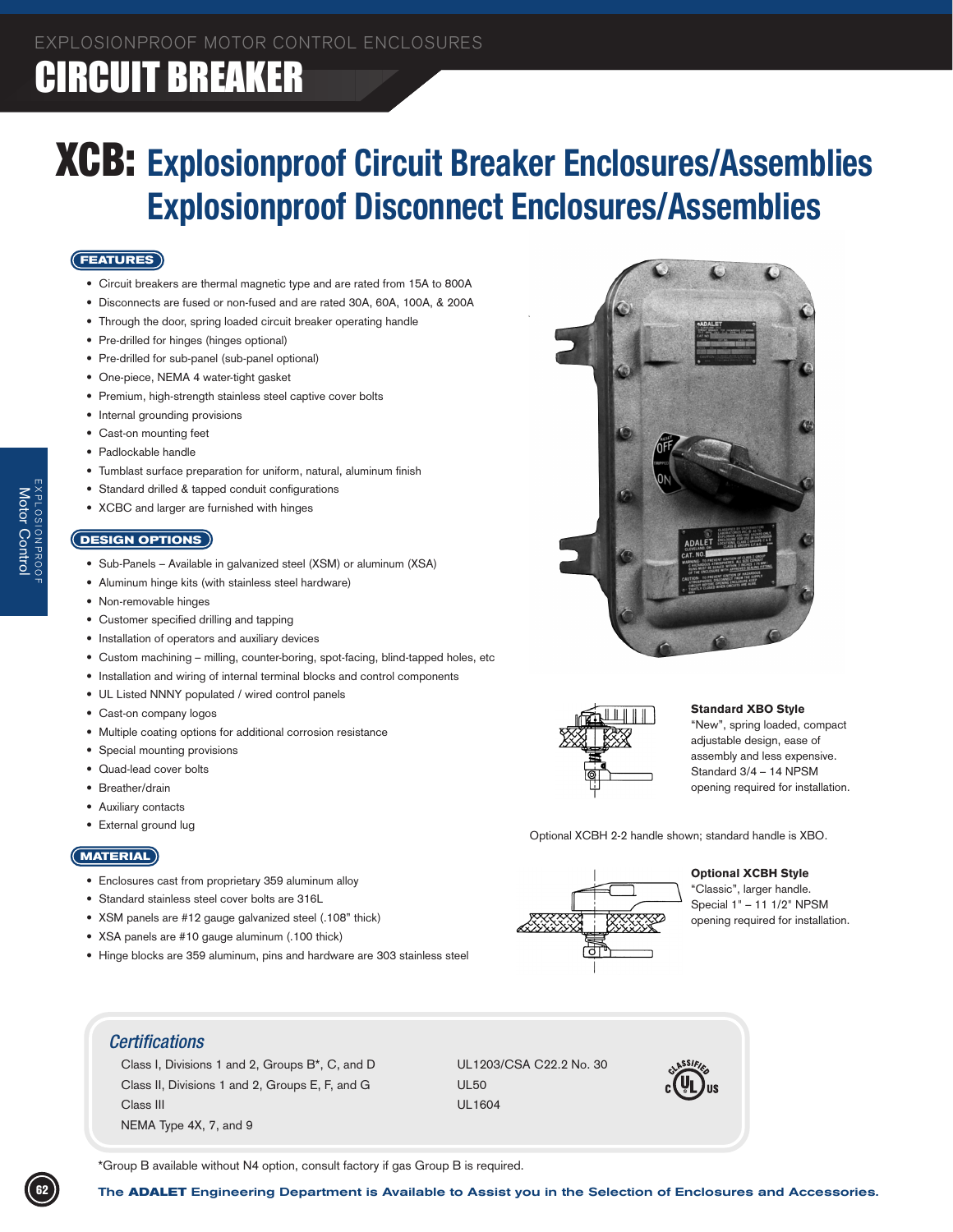### **CIRCUIT BREAKER**

## Explosionproof Circuit Breaker Enclosures

| <b>Size</b><br><b>Volts</b> | Rating<br>15                   | Non-Interchangeable                                                                                                                 | Non-Interchangeable              |
|-----------------------------|--------------------------------|-------------------------------------------------------------------------------------------------------------------------------------|----------------------------------|
|                             |                                | XCBA-N4-15E42*                                                                                                                      | XCBA-N4-15E43*                   |
|                             | 20                             | XCBA-N4-20E42*                                                                                                                      | XCBA-N4-20E43*                   |
|                             | 30                             | XCBA-N4-30E42*                                                                                                                      | XCBA-N4-30E43*                   |
|                             | 40                             | XCBA-N4-40E42*                                                                                                                      | XCBA-N4-40E43*                   |
|                             | 50                             | XCBA-N4-50E42*                                                                                                                      | XCBA-N4-50E43*                   |
| 480                         | 60                             | XCBA-N4-60E42*                                                                                                                      | XCBA-N4-60E43*                   |
| 100/150<br>Volt AC          | 70                             | XCBA-N4-70E42*                                                                                                                      | XCBA-N4-70E43*                   |
| 250                         | 80                             | XCBB-N4-80E42*                                                                                                                      | XCBB-N4-80E43*                   |
| Volt DC                     | 90                             | XCBB-N4-90E42*                                                                                                                      | XCBB-N4-90E43*                   |
|                             | 100                            | XCBB-N4-100E42*                                                                                                                     | XCBB-N4-100E43*                  |
|                             | 110                            | XCBB-N4-110E42*                                                                                                                     | XCBB-N4-110E43*                  |
|                             | 125                            | XCBB-N4-125E42*                                                                                                                     | XCBB-N4-125E43*                  |
|                             | 150                            | XCBB-N4-150E42*                                                                                                                     | XCBB-N4-150E43*                  |
|                             | 15                             | XCBA-N4-15E62*                                                                                                                      | XCBA-N4-15E63*                   |
|                             | 20                             | XCBA-N4-20E62*                                                                                                                      | XCBA-N4-20E63*                   |
|                             | 30                             | XCBA-N4-30E62*                                                                                                                      | XCBA-N4-30E63*                   |
|                             | 40                             | XCBA-N4-40E62*                                                                                                                      | XCBA-N4-40E63*                   |
| 600                         | 50                             | XCBA-N4-50E62*                                                                                                                      | XCBA-N4-50E63*                   |
| Volt AC                     | 60                             | XCBA-N4-60E62*                                                                                                                      | XCBA-N4-60E63*                   |
| 100/150<br>250              | 70                             | XCBA-N4-70E62*                                                                                                                      | XCBA-N4-70E63*                   |
| Volt DC                     | 80                             | XCBB-N4-80E62*                                                                                                                      | XCBB-N4-80E63*                   |
|                             | 90                             | XCBB-N4-90E62*                                                                                                                      | XCBB-N4-90E63*                   |
|                             | 100                            | XCBB-N4-100E62*                                                                                                                     | XCBB-N4-100E63*                  |
|                             | 110                            | XCBB-N4-110E62*                                                                                                                     | XCBB-N4-110E63*                  |
|                             | 125                            | XCBB-N4-125E62*                                                                                                                     | XCBB-N4-125E63*                  |
|                             | 150                            | XCBB-N4-150E62*                                                                                                                     | XCBB-N4-150E63*                  |
|                             | 70                             | XCBC-N4-70JN2*                                                                                                                      | XCBC-N4-70JN3*                   |
|                             | 90                             | XCBC-N4-90JN2*                                                                                                                      | XCBC-N4-90JN3*                   |
| 600                         | 100                            | XCBC-N4-100JN2*                                                                                                                     | XCBC-N4-100JN3*                  |
| 225/250<br>Volt AC          | 125                            | XCBC-N4-125JN2*                                                                                                                     | XCBC-N4-125JN3*                  |
| 250                         | 150                            | XCBC-N4-150JN2*                                                                                                                     | XCBC-N4-150JN3*                  |
| Volt DC                     | 175                            | XCBC-N4-175JN2*                                                                                                                     | XCBC-N4-175JN3*                  |
|                             | 200                            | XCBC-N4-200JN2*                                                                                                                     | XCBC-N4-200JN3*                  |
|                             | 225                            | XCBC-N4-225JN2*                                                                                                                     | XCBC-N4-225JN3*                  |
|                             | 250                            | XCBC-N4-250JN2*                                                                                                                     | XCBC-N4-250JN3*                  |
|                             | W-Cutler-Hammer (Westinghouse) | ATEX or IECEx Certification Available-Consult factory<br>*CUSTOMER MUST SPECIFY CIRCUIT BREAKER BRAND SUFFIX:<br>G-General Electric | S-Square-D<br>T-I.T.E. (Siemens) |

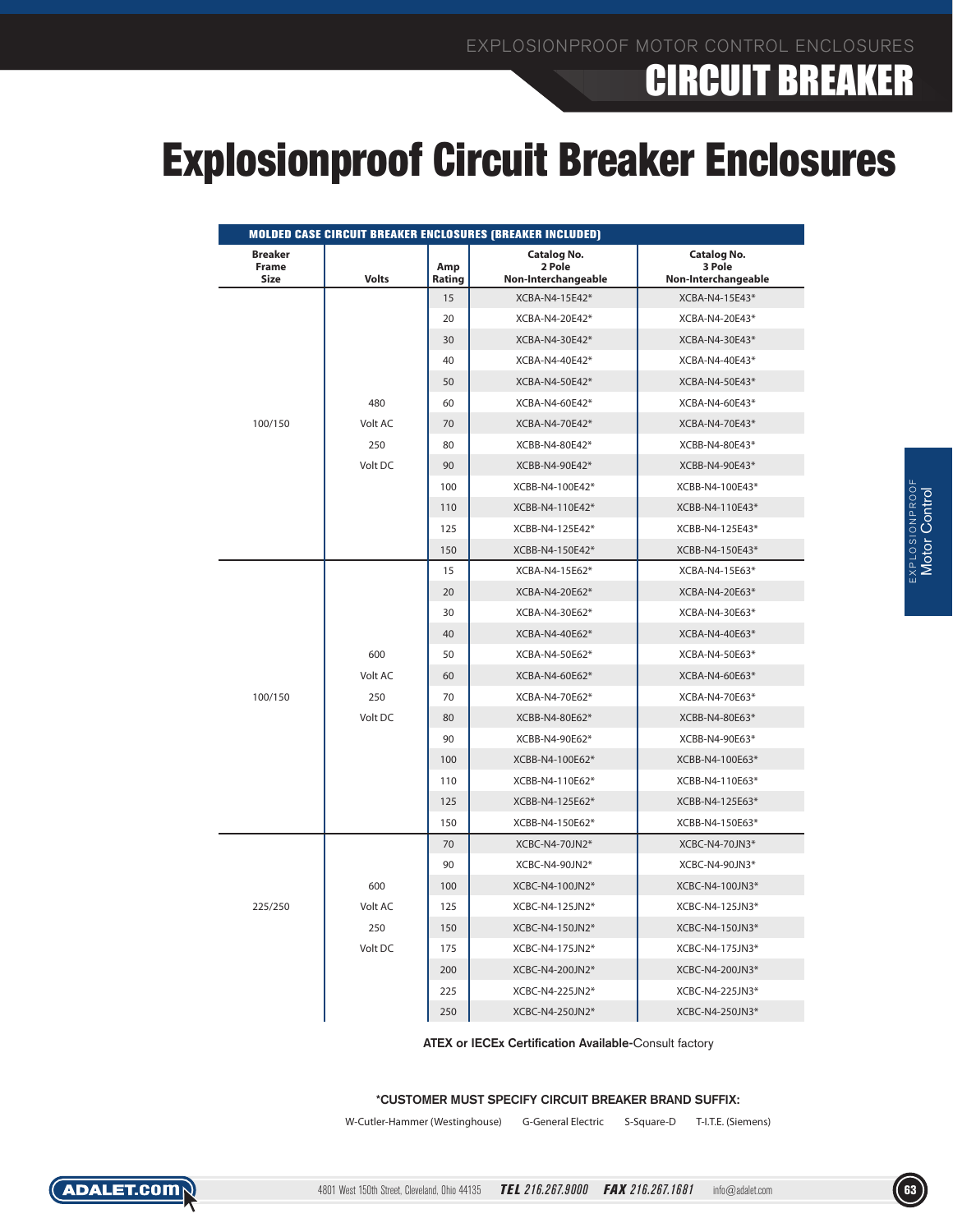### CIRCUIT BREAKER

## Explosionproof Circuit Breaker Enclosures

| <b>MOLDED CASE CIRCUIT BREAKER ENCLOSURES (BREAKER INCLUDED)</b> |              |               |                                                     |                                                     |  |  |  |  |  |  |
|------------------------------------------------------------------|--------------|---------------|-----------------------------------------------------|-----------------------------------------------------|--|--|--|--|--|--|
| <b>Breaker</b><br><b>Frame</b><br><b>Size</b>                    | <b>Volts</b> | Amp<br>Rating | <b>Catalog No.</b><br>2 Pole<br>Non-Interchangeable | <b>Catalog No.</b><br>3 Pole<br>Non-Interchangeable |  |  |  |  |  |  |
|                                                                  |              | 100           | XCBD-N4-100KN2*                                     | XCBD-N4-100KN3*                                     |  |  |  |  |  |  |
|                                                                  |              | 125           | XCBD-N4-125KN2*                                     | XCBD-N4-125KN3*                                     |  |  |  |  |  |  |
|                                                                  |              | 150           | XCBD-N4-150KN2*                                     | XCBD-N4-150KN3*                                     |  |  |  |  |  |  |
|                                                                  | 600          | 175           | XCBD-N4-175KN2*                                     | XCBD-N4-175KN3*                                     |  |  |  |  |  |  |
| 400                                                              | Volt AC      | 200           | XCBD-N4-200KN2*                                     | XCBD-N4-200KN3*                                     |  |  |  |  |  |  |
|                                                                  | 250          | 225           | XCBD-N4-225KN2*                                     | XCBD-N4-225KN3*                                     |  |  |  |  |  |  |
|                                                                  | Volt DC      | 250           | XCBE-N4-250KN2*                                     | XCBE-N4-250KN3*                                     |  |  |  |  |  |  |
|                                                                  |              | 300           | XCBE-N4-300KN2*                                     | XCBE-N4-300KN3*                                     |  |  |  |  |  |  |
|                                                                  |              | 350           | XCBE-N4-350KN2*                                     | XCBE-N4-350KN3*                                     |  |  |  |  |  |  |
|                                                                  |              | 400           | XCBE-N4-400KN2*                                     | XCBE-N4-400KN3*                                     |  |  |  |  |  |  |
|                                                                  |              | 250           | XCBE-N4-250LI2*                                     | XCBE-N4-250LI3*                                     |  |  |  |  |  |  |
|                                                                  | 600          | 300           | XCBE-N4-300LI2*                                     | XCBE-N4-300LI3*                                     |  |  |  |  |  |  |
| 600                                                              | Volt AC      | 350           | XCBE-N4-350LI2*                                     | XCBE-N4-350LI3*                                     |  |  |  |  |  |  |
|                                                                  | 250          | 400           | XCBE-N4-400LI2*                                     | XCBE-N4-400LI3*                                     |  |  |  |  |  |  |
|                                                                  | Volt DC      | 500           | XCBF-N4-500LI2*                                     | XCBF-N4-500LI3*                                     |  |  |  |  |  |  |
|                                                                  |              | 600           | XCBF-N4-600LI2*                                     | XCBF-N4-600LI3*                                     |  |  |  |  |  |  |
|                                                                  | 600          | 400           | XCBF-N4-400MI2*                                     | XCBF-N4-400MI3*                                     |  |  |  |  |  |  |
|                                                                  | Volt AC      | 500           | XCBF-N4-500MI2*                                     | XCBF-N4-500MI3*                                     |  |  |  |  |  |  |
| 800                                                              | 250          | 600           | XCBF-N4-600MI2*                                     | XCBF-N4-600MI3*                                     |  |  |  |  |  |  |
|                                                                  | Volt AC      | 700           | XCBF-N4-700MI2*                                     | XCBF-N4-700MI3*                                     |  |  |  |  |  |  |
|                                                                  |              | 800           | XCBF-N4-800MI2*                                     | XCBF-N4-800MI3*                                     |  |  |  |  |  |  |

**ATEX Certification Available-**Consult factory

NOTE For Interchangeable Trip substitute an "I" for "N" in the Catalog Number. (Example: XCBC-N4-70JI2)

**\*CUSTOMER MUST SPECIFY CIRCUIT BREAKER BRAND SUFFIX:**

W-Cutler-Hammer (Westinghouse) G-General Electric S-Square-D T-I.T.E. (Siemens)

## Explosionproof Disconnect Enclosures

|                                      | <b>FUSIBLE DISCONNECT SWITCHES</b>          |               |                       |  |  |  |  |  |  |  |  |
|--------------------------------------|---------------------------------------------|---------------|-----------------------|--|--|--|--|--|--|--|--|
| Horsepower<br>Rating<br>at 480 Volts | <b>Horsepower</b><br>Rating<br>at 600 Volts | Amp<br>Rating | Catalog No.<br>3 Pole |  |  |  |  |  |  |  |  |
| 20                                   | 20                                          | 30            | XCBA-N4-30DF3W        |  |  |  |  |  |  |  |  |
| 40                                   | 50                                          | 60            | XCBA-N4-60DF3W        |  |  |  |  |  |  |  |  |
| 75                                   | 75                                          | 100           | XCBB-N4-100DF3W       |  |  |  |  |  |  |  |  |
| 125                                  | 150                                         | 200           | XCBK-N4-200DF3G       |  |  |  |  |  |  |  |  |

| <b>NON-FUSED DISCONNECT SWITCHES</b> |                                      |               |                              |  |  |  |  |  |  |  |
|--------------------------------------|--------------------------------------|---------------|------------------------------|--|--|--|--|--|--|--|
| Horsepower<br>Rating<br>at 480 Volts | Horsepower<br>Rating<br>at 600 Volts | Amp<br>Rating | <b>Catalog No.</b><br>3 Pole |  |  |  |  |  |  |  |
| 20                                   | 20                                   | 30            | XCBA-N4-30DN3W               |  |  |  |  |  |  |  |
| 40                                   | 50                                   | 60            | XCBA-N4-60DN3W               |  |  |  |  |  |  |  |
| 75                                   | 75                                   | 100           | XCBB-N4-100DN3W              |  |  |  |  |  |  |  |
| 125                                  | 150                                  | 200           | XCBK-N4-200DN3G              |  |  |  |  |  |  |  |

NOTE Mounting pans drilled for class "J" fuses, fuses not included.